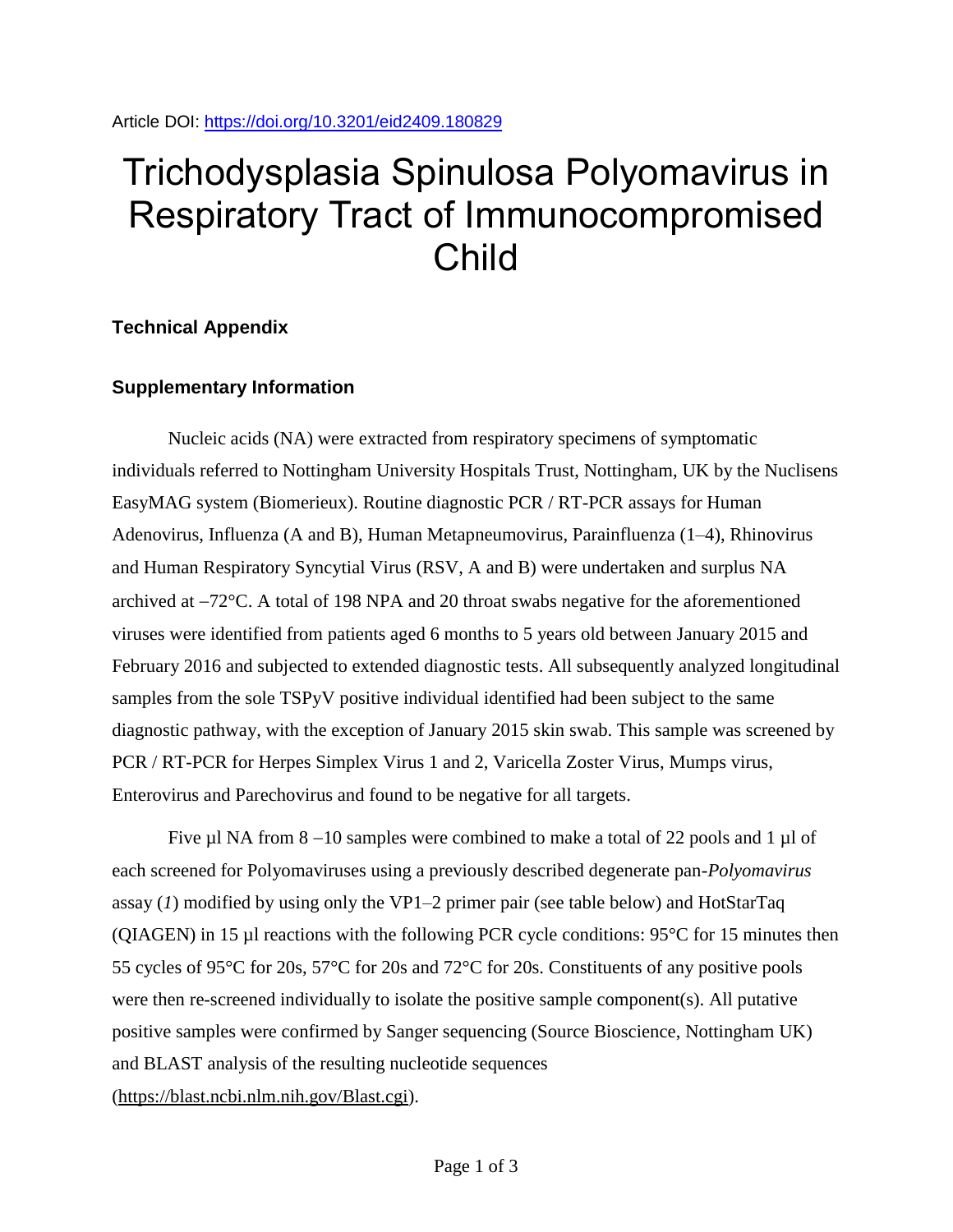TSPyV-positive samples were quantitatively investigated by SYBR green Realtime PCR (qPCR) using novel in-house primers TSPyV326f and TSPyV510r (see table below, PCR conditions as above, Ct values represent an average of triplicate values) designed in Primer3 (http://primer3.ut.ee/) using an alignment created in MEGA7 (http://www.megasoftware.net/) of all 23 complete reference sequences available on Genbank in March 2018 (https://www.ncbi.nlm.nih.gov/nuccore/?term = txid862909[Organism:noexp]) to target a highly conserved genomic region. The entire circular 5232 nt genome of a single TSPyV-positive sample was amplified in 4 overlapping PCR products using additional primers designed as above (see table below, PCR conditions as above except with a 2 minute extension step and 45 cycles only). Amplicons were Sanger sequenced using both forward and reverse primers and a contiguous sequence representing the complete genome (Genbank ID MH351677) was assembled using Seqman Pro (DNASTAR, Madison WI) and compared to the reference genomes in MEGA7 (see figure below).

#### **Reference**

1. Johne R, Enderlein D, Nieper H, Müller H. Novel polyomavirus detected in the feces of a chimpanzee by nested broad-spectrum PCR. J Virol. 2005;79:3883–7. [PubMed](https://www.ncbi.nlm.nih.gov/entrez/query.fcgi?cmd=Retrieve&db=PubMed&list_uids=15731285&dopt=Abstract) <http://dx.doi.org/10.1128/JVI.79.6.3883-3887.2005>

#### Technical Appendix Table. Primers for TSPyV PCR amplification

|                |            | Genome    |                                |                   |             |
|----------------|------------|-----------|--------------------------------|-------------------|-------------|
|                |            | position  |                                | Product           |             |
| Assay          | Primer     | KU221329  | Sequence                       | size              | Source      |
| Pan-polyoma    | $VP1-2f$   | 2068-2097 | ATGAAAATGGGGTTGGCCCNCTNTGYAARG | 274 <sub>bp</sub> | Johne et al |
| screen         | $VP1-2r$   | 2313-2341 | CCCTCATAAACCCGAACYTCYTCHACYTG  |                   | 2005(1)     |
| TSPyV specific | TSPyVf326  | 326-345   | TAACAACACATCCTCCCGCT           | 185 <sub>bp</sub> | This study  |
| <b>PCR</b>     | TSPyVr510  | 491-510   | <b>GCTGCTTCTCCTGCTAACAC</b>    |                   |             |
| Full genome    | TSPyVf326  | as above  | as above                       | 1577bp            | This study  |
| amplification  | TSPyVr1902 | 1883-1902 | GATTGAGGCCTTGTGTGCTC           |                   |             |
| Full genome    | TSPyVf1774 | 1774-1793 | ATATGTTTGCAGTGGGTGGG           | 1403bp            | This study  |
| amplification  | TSPvVr3176 | 3156-3176 | TGCTCTGATGAATTTCCTGG           |                   |             |
| Full genome    | TSPyVf3045 | 3045-3065 | AGTGCTATTTGACCCTTGACA          | 1404bp            | This study  |
| amplification  | TSPyVr4448 | 4428-4448 | GGGGTAAGTAAMAGGTGGGGA          |                   |             |
| Full genome    | TSPyVf4255 | 4255-4274 | AGAGRTCTGGGTCCTGCATG           | 1488bp            | This study  |
| amplification  | TSPvVr510  | as above  | as above                       |                   |             |